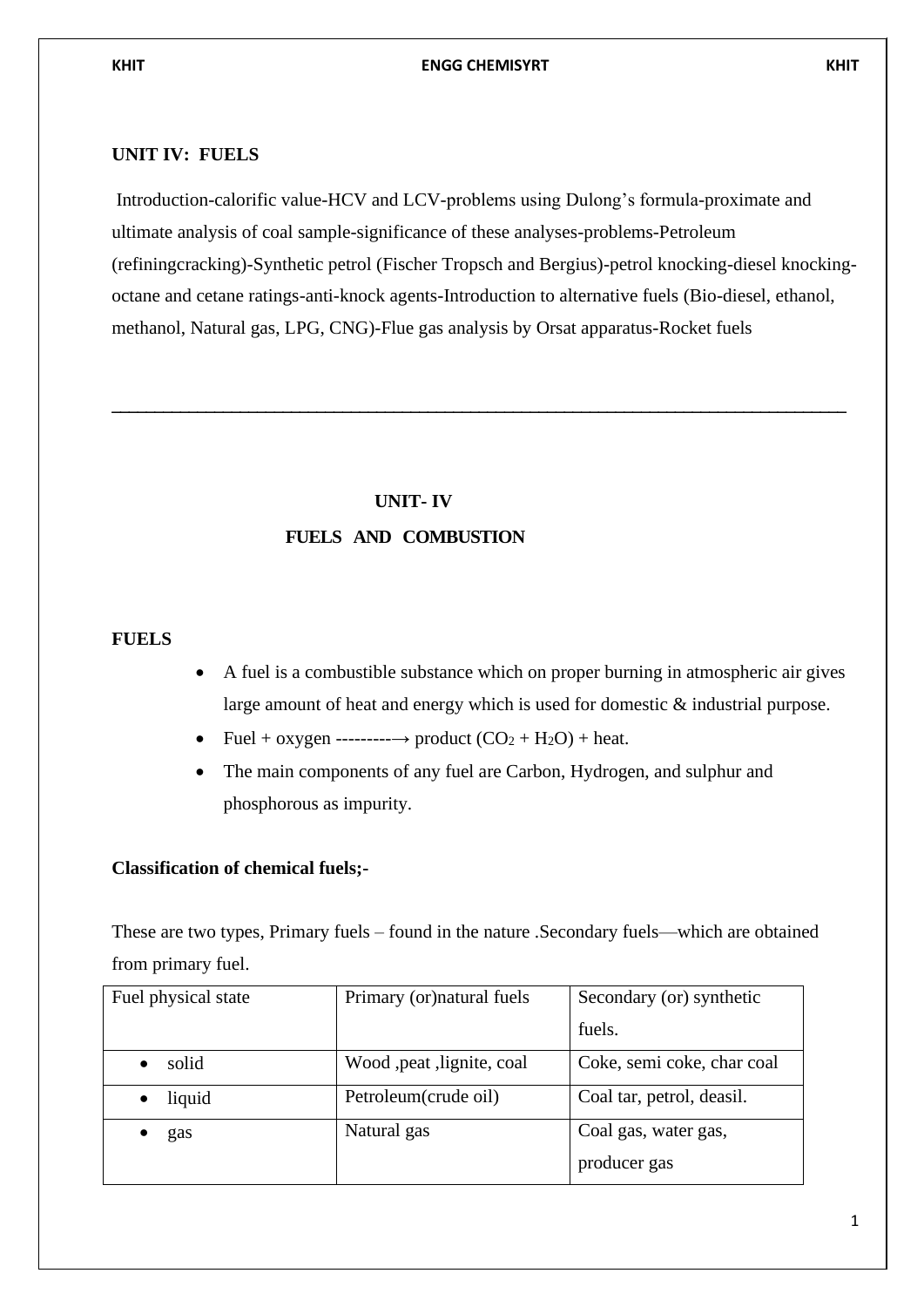**Calorific value**: - The amount of heat obtained by a complete combustion of a unit mass of a fuel. Fuel calorific value is two types:-

- Gross calorific (or) higher calorific value (H.C.V)
- Net calorific value (or) lower calorific value (N.C.V)

#### **Gross Calorific Value – (G.C.V) :-**

• It is the total amount of heat produced when Unit mass of fuel is completely burned without elimination of latent heat of water vapour.

#### **Net Calorific Value – (G.C.V) :-**

 $N.C.V = gross calorific value - latent heat of vaporization.$  [Mass of hydrogen per unit weight of fuel burnt ×9× latent heat of vaporization of water] one part of H gives 9 parts of H<sub>2</sub>O and latent heat of stream for water is 58 7 cal/g.  $N.C.V = G.C.V-9×(H/100)×587$  Where H= % of Hydrogen in the fuel)  $(Or)$  $N.C.V = G.C.V - 0.09 \times H \times 587$ 

## **Solid fuels.**

**Analysis of Coal:** - To assessment the quality of coal is proved by the following to analysis.

**1. Proximate analysis 2. Ultimate analysis**

**Proximate Analysis of Coal :** - Based on the determination **of % of moisture, volatile matter, ash and fixed carbon** in a given whole sample. This information gives to estimate the quality of coal.

**Moisture :-**Step-1 1 gm of air dried coal powder taken into crucible which is heated on electrical oven at 105  $\degree$ C for 1 hour after cool in desiccators cool and weight out the weight loss represented as %moisture

#### **%moisture =loss in weight of coal/weight of coal taken×100**

#### **Volatile matter**:

Step-2: dried coal left in crucible from step1 covered with lid which is heated on muffle furnace at 950c for 7 minutes and cool in desiccators and weighted out and the weight loss represented as % volatile moisture.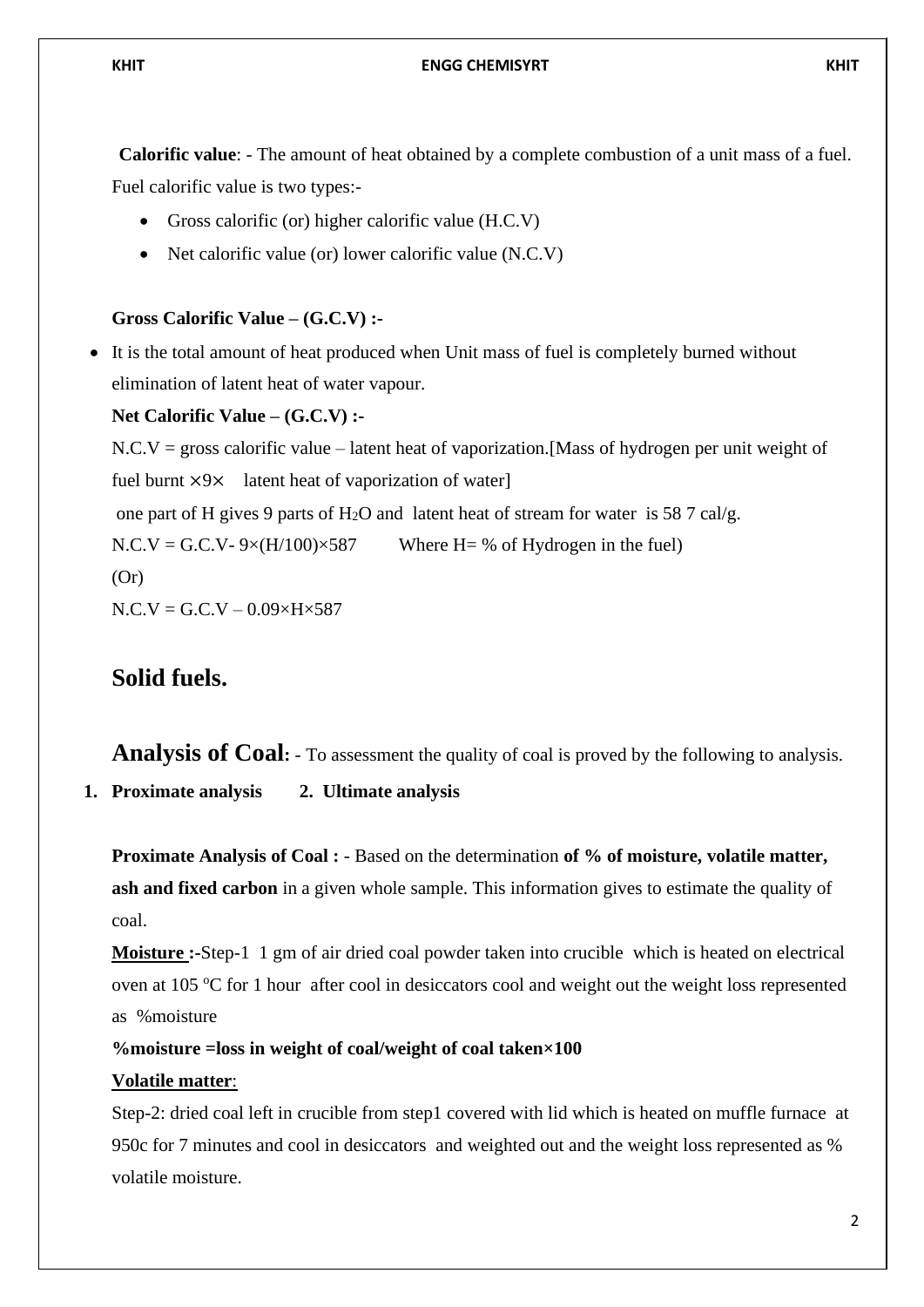**% volatile matter = loss in weight due to removal of volatile matter/weight of coal taken ×100**

Ash: Step-3 the residual sample in crucible from step 2 which is heated again muffle furnace at 700 to 750 Oc The weight loss is represented as

**%ash=weight of residual/weight of coal taken×100**

**FIXED CARBON** – Fixed carbon is determined by the following equation

% of fixed carbon =  $100 - (%$  of the moisture + volatile matter + ash)

Good quality of coal has more fixed carbon

# **Ultimate analysis of coal**

**Ultimate analysis of coal is determined by % of compositions of the elements or constituted of elements of carbon, hydrogen, nitrogen, sulphur, oxygen and ash content**

**Carbon and hydrogen % determination**

- 1 -2 gm of coal sample is burnt in oxygen the coal sample containing carbon to give CO2 and hydrogen to give water by the combustion.
- CO<sub>2</sub> passed through the KOH capillary Bulbs there by increased weight of that bulb corresponding to % of carbon
- $H_2O$  is passed through Cacl<sub>2</sub> bulb there by increased weight of that bulb corresponding to % of hydrogen

#### Determination of carbon & hydrogen



- About 0.2g of accurately weighed coal is burnt in oxygen in apparatus shown above.
- $C \rightarrow CO2$  &  $H \rightarrow H2O$
- KOH & CaCl2 absorb CO2 & H2O respectively.
- Increase in weights of the tubes are noted.

### **2KOH+CO2→K2CO3+H2O**

**CaCl2+7H2O→CaCl2.7H2O**

 $\%$ carbon = increased in weight of KOH tube/weight of coal taken $\times$  12/44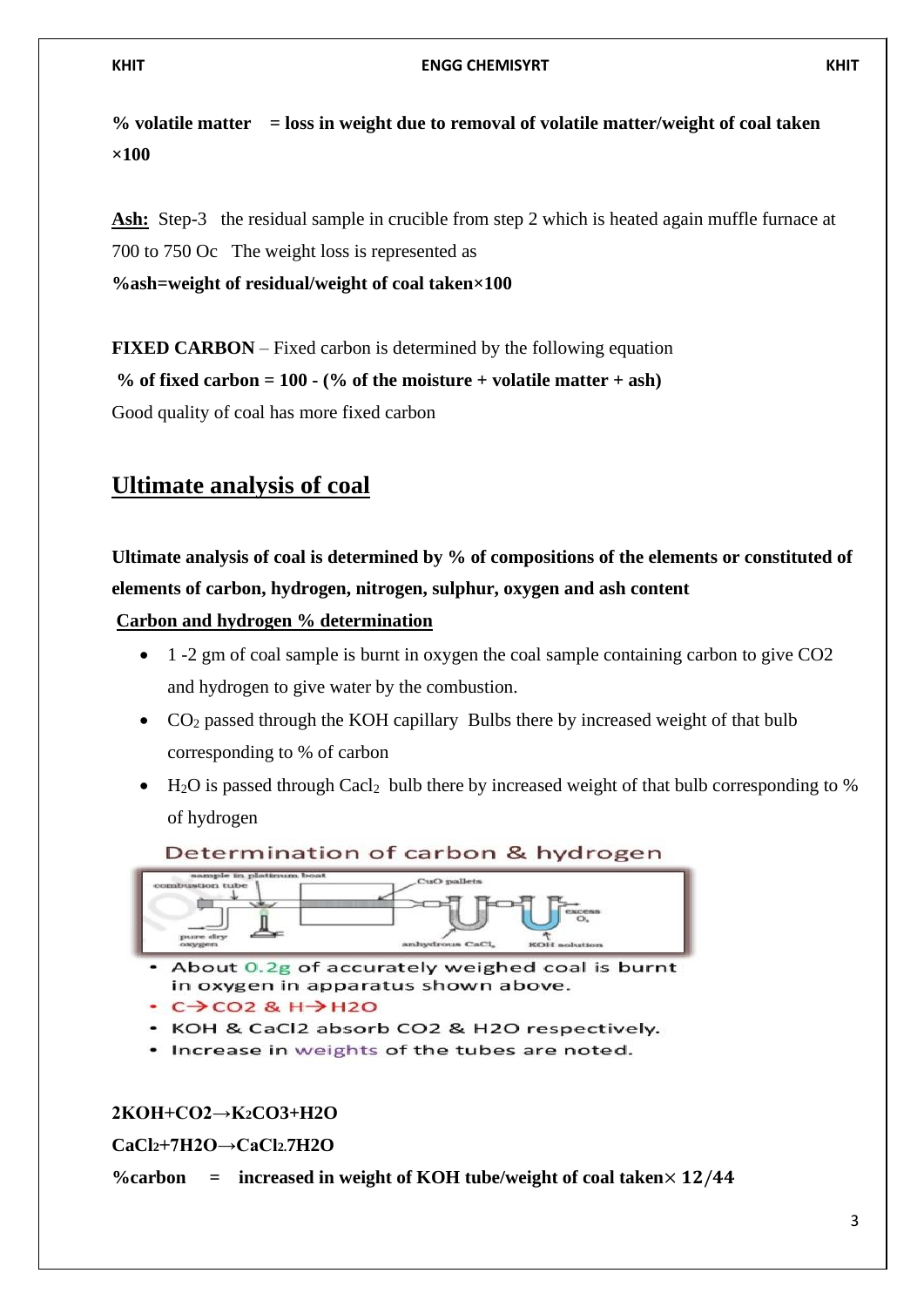#### %hydrogen = increased weight of CaCl2 bulb/weight of coal taken $\times$  2/18

**Nitrogen:** % of nitrogen in coal determined by kjeldahl method

- •A known weight of 1gm of coal powder is taken in kjeldah flask which is oxidation by heating **with H2SO4+K2SO4 and HgSO<sup>4</sup>** to get clear solution of ammonium sulphate
- ( $(NH_4)$ ): SO4 which is followed the heating with KOH to liberate the ammonia ( $NH_3$ ) and added a known volume of Hcl
- Which is titrated against with NaoH the amount of acid neutralised by liberated ammonia to determine the nitrogen

% of nitrogen =volume of acid consumed  $\times$ normality of acid $\times$  14  $\times$  100 / weight of coal taken  $\times$  1000

**Sulphur**: sulphur is present on coal is estimated by gravimetrically

A known coal sample burnt in bomb calorimeter, if sulphur is present to give sulphates, sulphides etc, which are followed the treatment with Bacl<sub>2</sub> to give the barium sulphate precipitation, and it is dried out and weighed out

% of the sulphur=weight of Baso4 $\times$  32  $\times$  100/weight of coal taken  $\times$  233

**Ash:**% of ash=weight of ash residue /weight of coal taken $\times$  100 **Oxygen:** the percentage of oxygen is determined by subtracting sum of the percentage of C,H,S and ash from 100 % O = (100- SUM of % C+H+N+S+ASH) **% oxygen**=**100 -** % of (C+H+N+S+Ash)

#### **Determination of solid or non volatile liquid fuel calorific value by bomb calorimeter**

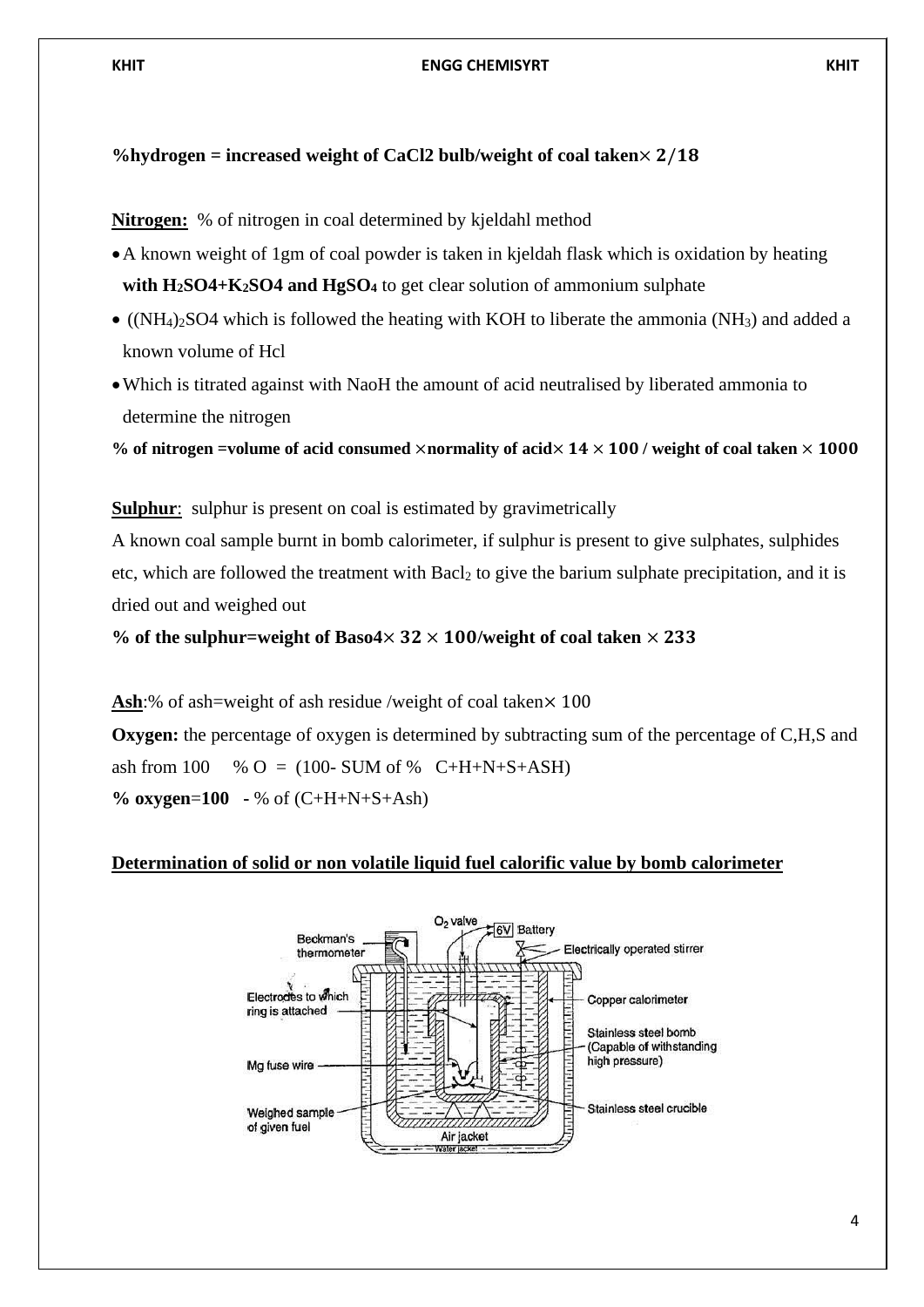- it consists of three racks(vassals) 1.steel bomb 2.copper calorimeter 3.Air jacket
- Steel bomb has tight with lid which contain two steel electrodes are connected to battery
- Steel bomb vessel is inserted into the copper calorimeter which contain the water, stirrer and Beckmann thermometer
- Coper calorimeter is also inserted into air jacket its main function to prevent the heat from outside

#### **Procedure:**

- Take a known mass (0.5-1gm) of the given fuel into crucible
- mg wire touch with sample passing the current through the electrodes
- Burning of the sample by the presence of  $o_2$  inside the steel bomb by the result of to release the heat
- liberated Heat from fuel is transferred to cu calorimeter there by water is heating slowly, when water temperature will get highest temperature recorded in thermometer which is indicated that fuel grass calorific value

### **Calculation:**

X=mass in gram of fuel taken crucible

W=mass of water in the calorimeter

w=water equivalent of the calorimeter, bomb, thermometer, stirrer

t1=initial temperature of water in calorimeter

t2=final temperature of water in calorimeter (after combustion)

 $l =$  higher calorific value(gross calorific value)

heat liberated by burning of fuel= $(W+w)$  (t<sub>2</sub>-t<sub>1</sub>)

but heat liberated by fuel=heat absorbed by water apparatus

 $XL = (W+w)$   $(t_2-t_1)$ 

HCV of the fuel of=  $(W+W)(t2-t1)/X$ 

Hence LCV=(L-0.09×H×587)Cal/gm

# **LIQUID FUELS**

#### **PETROLEUM**

- Petroleum (fossil fuel or crude oil): it is the best primary liquid fuel---found in the deep earth crust (Petr a= rock, oleum = oil) ---- it is a brown viscous liquid
- it is the mixture of hydro carbons(paraffin ,aromatics ,naphthalene , nitrogen ,sulphur, oxygen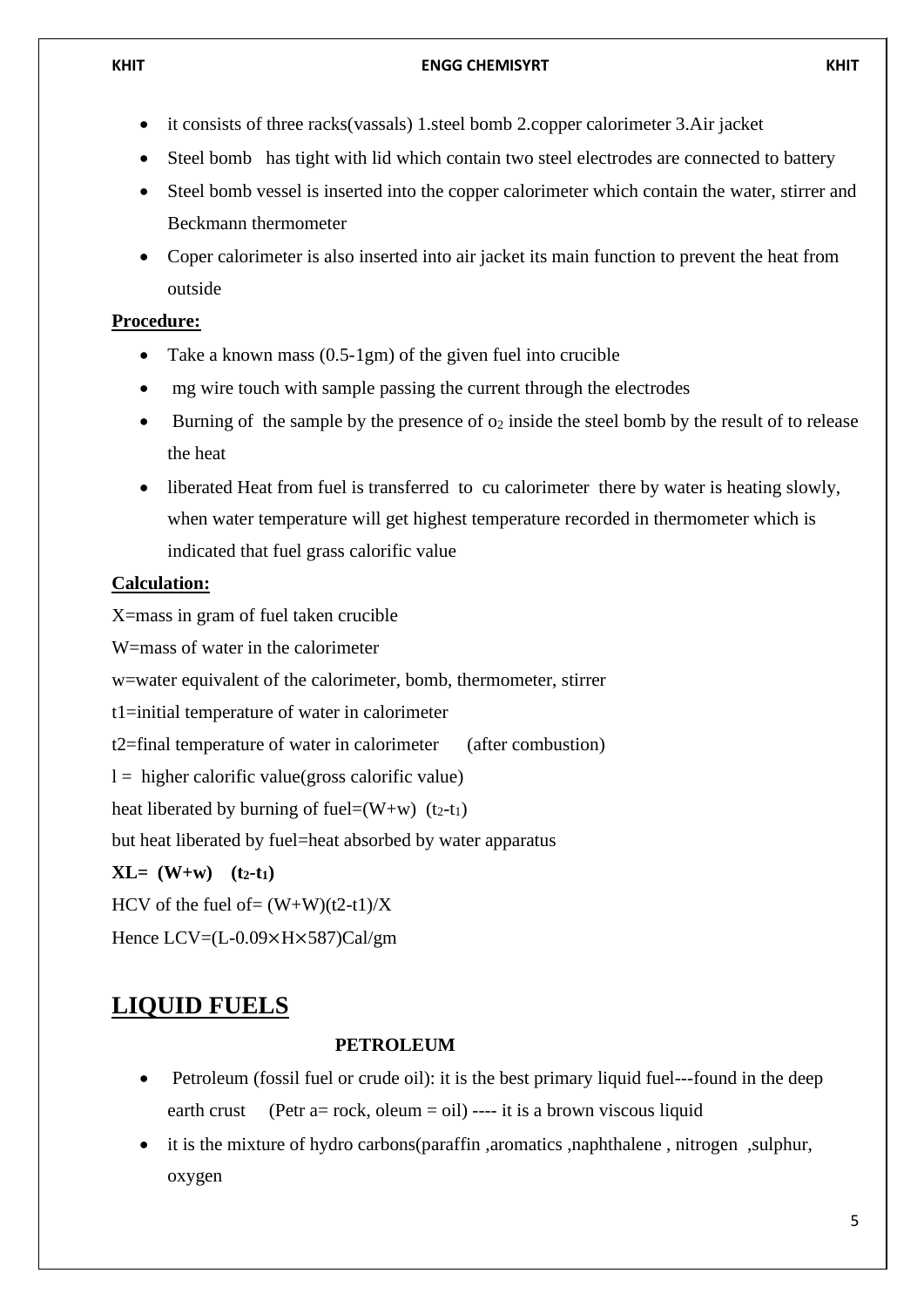Refining of crude oil: Refining of crude oil involves the three steps:

#### **Step-1:**

#### **separation of water by coteril's method:**

• The crude oil as an emulsion of oil and water .water is separated by using of highly charged electrodes ,the colloidal water is separated from oil in the form of big droplets by high current

**Step-2:**

#### • **removal of sulphur compounds:**

Crude oil is treated with copper oxide (cu<sub>2</sub>o) which gives black ppt o (cus<sup> $\downarrow$ </sup>) copper sulphte



#### **Step3: fractional distillation**:

- Fractionating column consist of pipe still and bubble tower
- Bubble tower is a tall cylindrical tower containing number of horizontal trays, each tray provided the chimney, and covered with loose cap
- The crude oil is heated to  $400^\circ c$  in furnace (pipe still), converts into vapour
- The hot vapours are then passed into a fractionating column,
- As the vapours go up, through the chimney they become gradually cooler and fractional condensation takes place at different height of column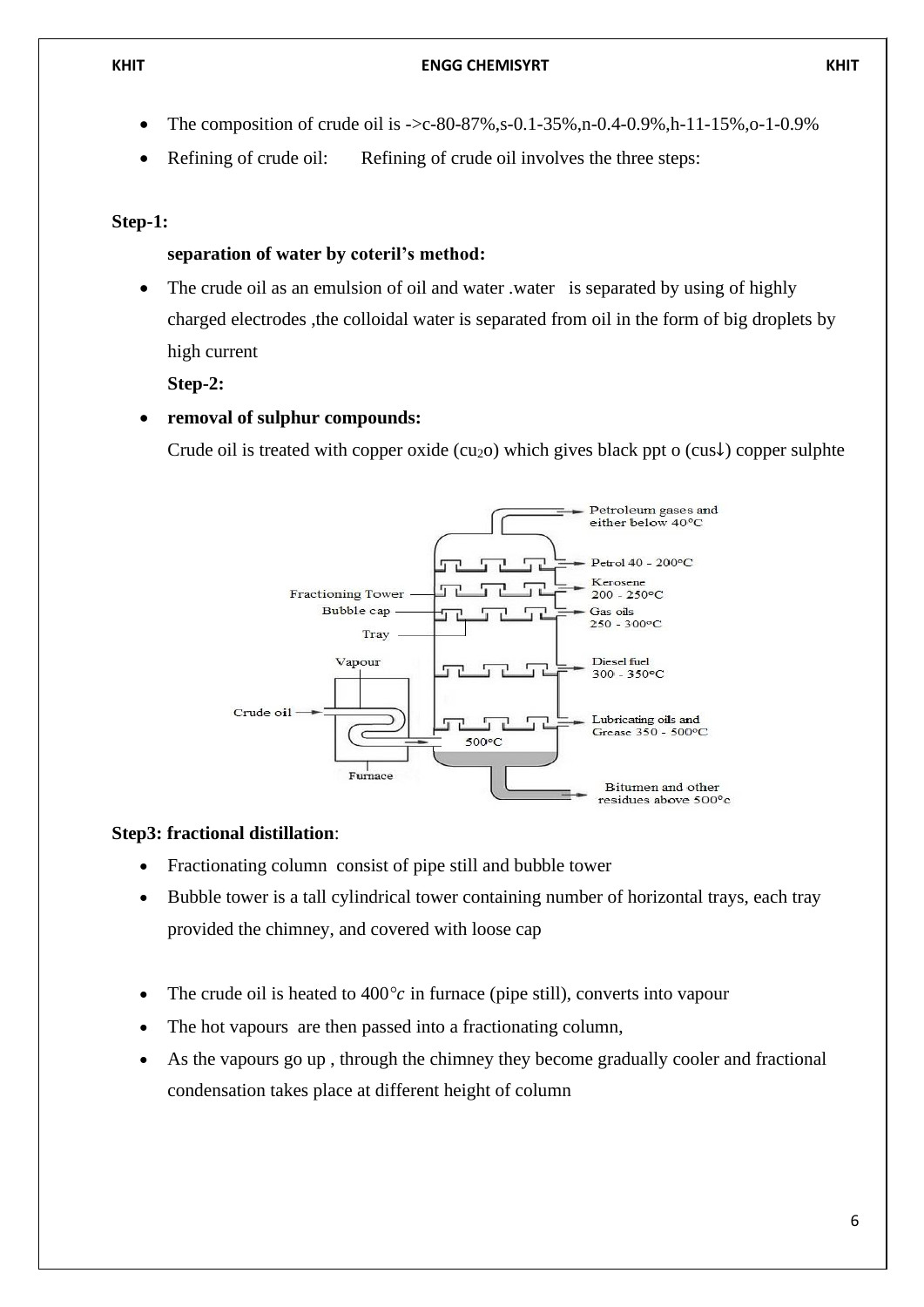• Higher boiling point fractions condense first at lower part while lower boiling fractions condense above column. vapours, turn by turn different fractions are separated out at their corresponding boiling points

## **Rocket fuels:**

- Fuels which burn quickly and give a very large volume of gases to propel a rocket are called rocket fuel or propellants
- they are either high oxygen -containing fuels or mixture of fuel
- An oxidant the propellants reacts very quickly producing a very large volume of gases at a temperature of 3000c and a pressure of 300kg/cm
- The gases exit through a small opening call nozzle at supersonic velocity this act of pushing the gas backward produces equal force acting in the opposite direction which move the rocket forward rockets are used for putting space capsule into orbit and hurling explosives

## **Solid propellants:**

- EX: mixture of nitro cellulose and nitro glycerine
- mixture of nitro cellulose and nitro glycerine

### **Liquid propellants:**

EX: hydrogen peroxide, nitro methane, ethylene oxide, hydrazine, propyinitrite and mixture of methanol and hydrogen peroxide

# **Cracking:**

Cracking is the process of conversion of bigger hydro carbon molecules into smaller hydro carbon of lower molecular weights (Decchene is cracking into pentane and pentene)

### **Ex:C10H22**→**C5H12+C5H<sup>10</sup>**

### **Process of cracking brings about**

1. The conversion of high boiling fractions into low boiling fractions into boiling fractions suitable

for automobile 2.production of raw material for petrochemical industries

**Cracking is mainly divided into two types -**1.**Thermal cracking 2.Catalytic cracking**

**Catalytic cracking: in this type cracking catalysts are used:**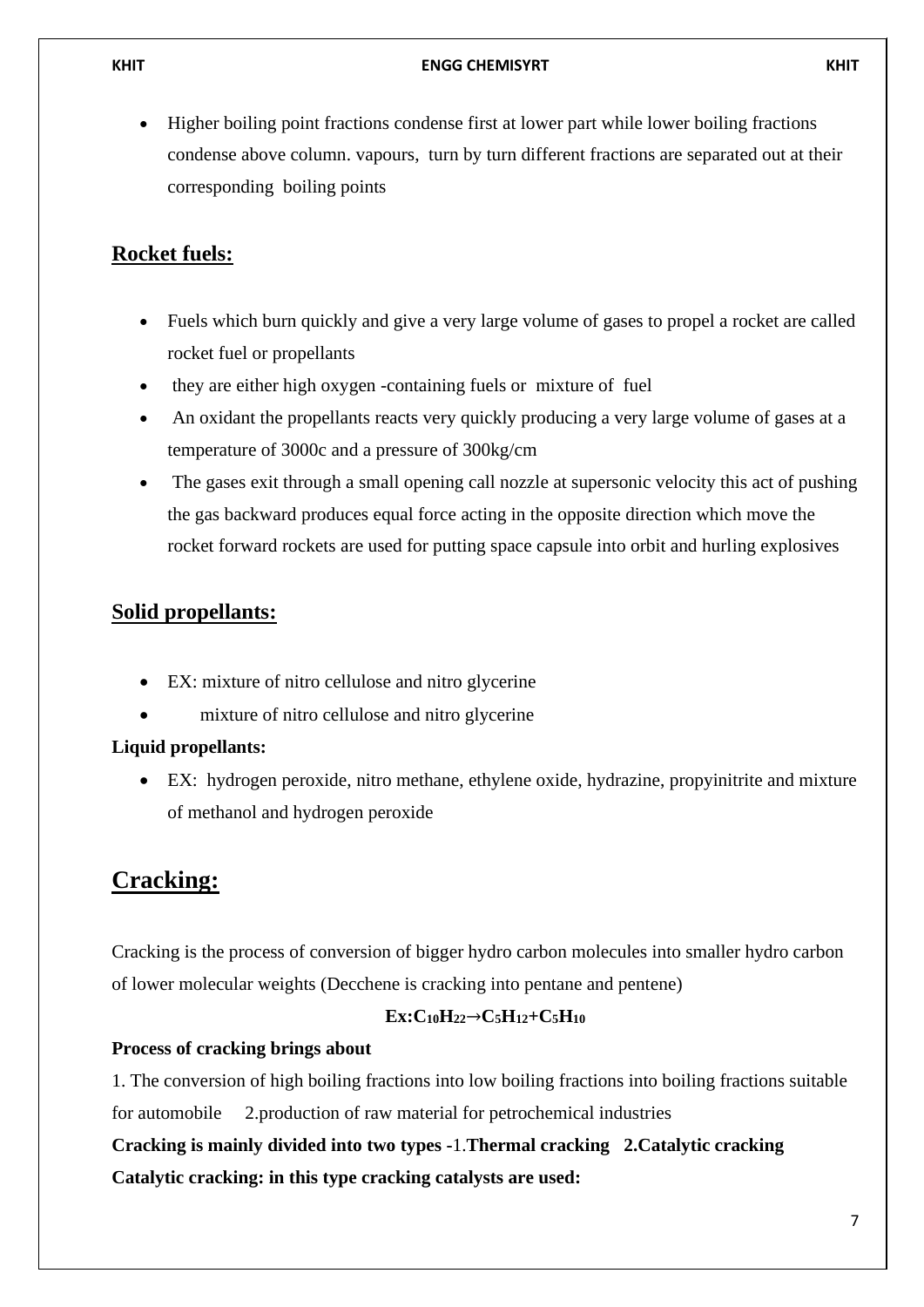Suitable catalyst likes aluminium silicate,  $A\bar{I}_2O_3$ , etc. by this catalyst cracking quality and yield of **Gasoline (petrol) are produced. By this Cracking process**

There are two types of catalytic cracking

1. **Fixed bed catalytic cracking 2 . moving bed catalytic cracking**

## **1. Fixed bed catalytic cracking**:



**Fixed Bed Catalytic Cracking** 

- The oil vapour are heated in pre heater about  $425-450^{\circ}c$
- The hot vapours are forced to catalyst chamber (containing artificial clay+ $zro<sub>2</sub>$ ) maintained at 425-450*°* and 1.5 kg/wt produced
- Cracking is taken place on catalyst bed 40%carge converted into petrol and along with 2-4% carbon dust produced dust deposit over the catalyst
- Cracked vapours produced are then passed through a fractionating column where heavy oil fractions are condensed
- The vapours are then passed through cooler where some gases are condensed along with gasoline uncondensed gases move on stabilizer where dissolved gases are removed and pure gasoline is obtained
- due to deposit of carbon dust over the catalyst bed otter 8-l0hour stops functioning bed is re activated by burning of carbon dust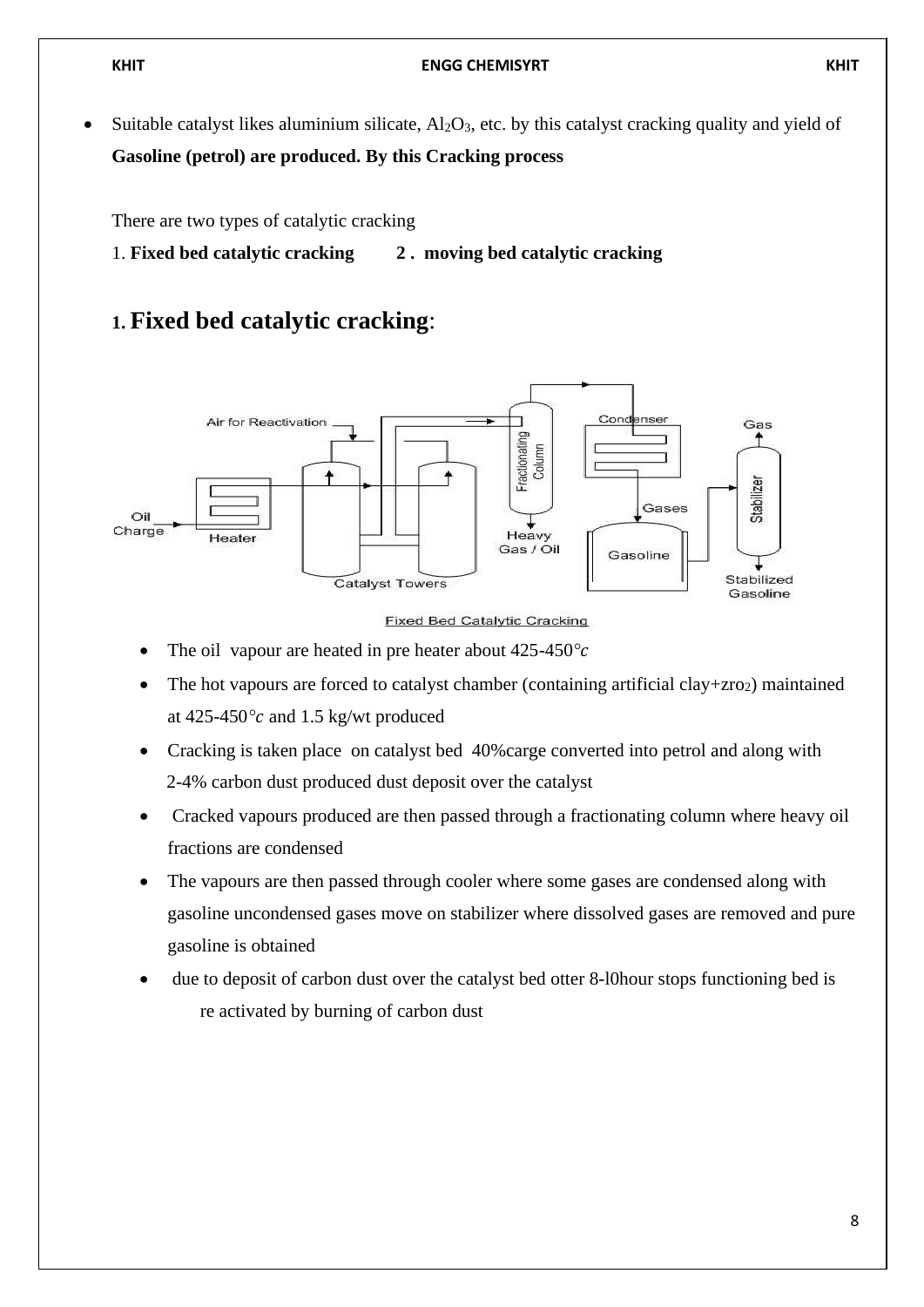# **2. Moving bed catalyst process (fluid-bed cracking)**

- In this process the solid catalyst is finely powered which act as a liquid and is circulated in gas stream
- Heavy oil vapours and catalyst fluid are allowed into reactor 500*°* cracking is the takes place , near top of the reactor there is centrifugal separator,which can allow only cracked vapours but not catalyst powder and carbon dust
- Cracked vapours passed through fractionating column and heavy oil separated , formed vapours are sent to cooler gasoline is separate out along with uncondensed gases move on stabilizer
- Carbon coated catalyst reached at bottom of reactor and sent into regenerator and burnt at  $600^{\circ}c$  carbon dust elevated as  $\cos_2$  and to produce freshly regenerated catalyst is reused



## **Synthetic petrol or gasoline prepared by to process**:

#### 1. **Fisher tropsch method** 2. **Bergius process**

#### **1. Fisher tropsch method for synthetic gasoline (petrol)**

water gas is mixed with  $H_2$  gas, passed into purification towers to remove the  $H_2$ s and organic sulphur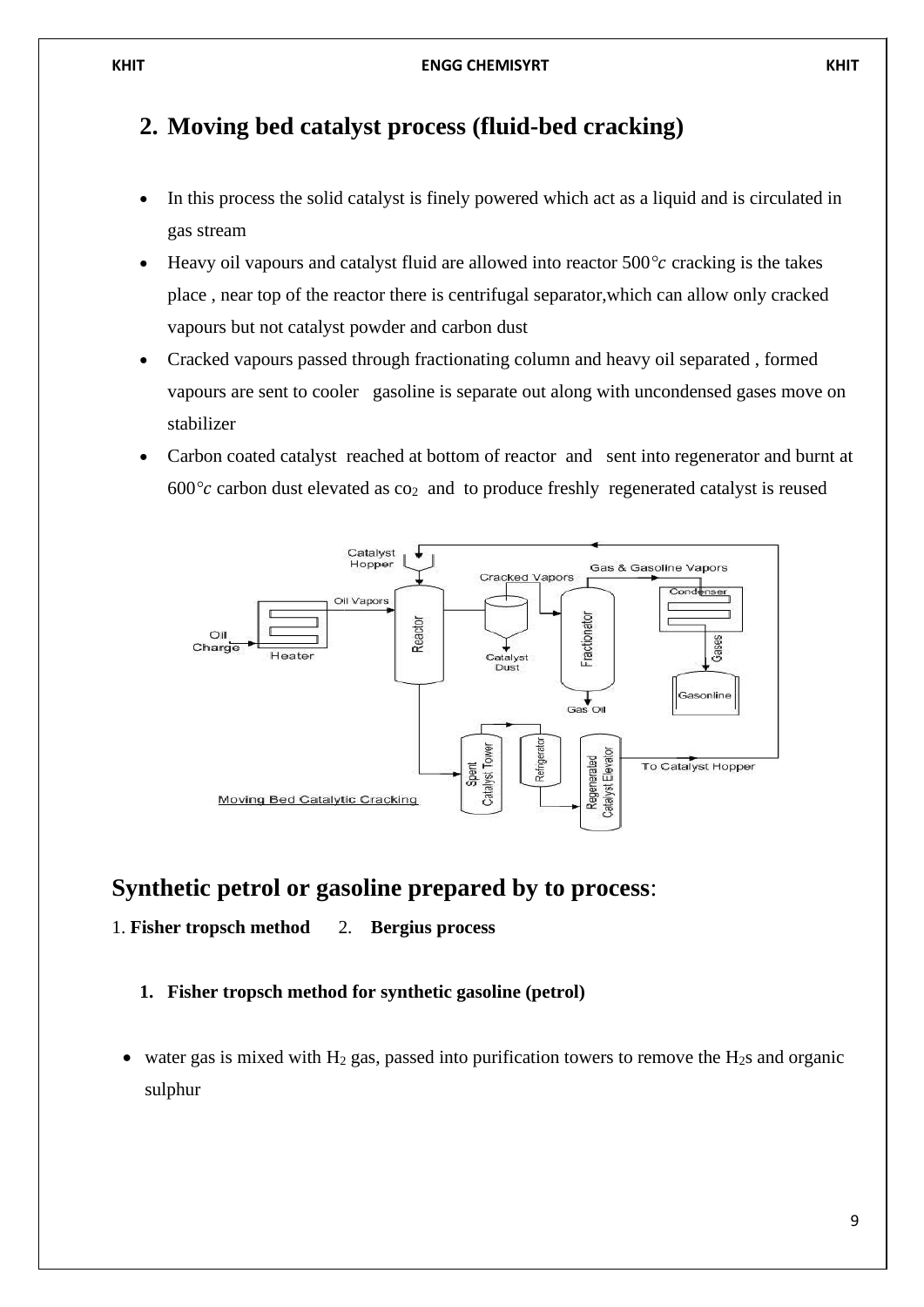- Purified gas is compressed at 5 to 25 atm are passed into converter containing catalyst mixture(a mixture 100 parts Co+5part thoria+8parts magnesia +200 parts kcisal gargh parts solution of earth) maintains at 200-300*°*
- A mixture of saturated and unsaturated hydro carbons formed in the convertor
- nCo+2n H2→cnH2n+n H2O----------olefins
- $c_nH_{2n}+H_2\rightarrow c_nH_{2n}+2$ -------------paraffin
- Hot gas mixture passed into passed into a cooler where liquid resemble crude oil is obtained
- Crude oil sent into fractionating column to get gasoline and heavy oil, the heavy oil reused for cracking to get more gasoline



#### **Fischer-Tropsch Process**

**WILEY** 

Engineering Chemistry (revised edition)<br>ISBN: 978-81-265-4475-2 Copyright©2014 Wiley India Pvt. Ltd. All Rights Reserved

# **2. Bergius process for Synthetic Petrol**

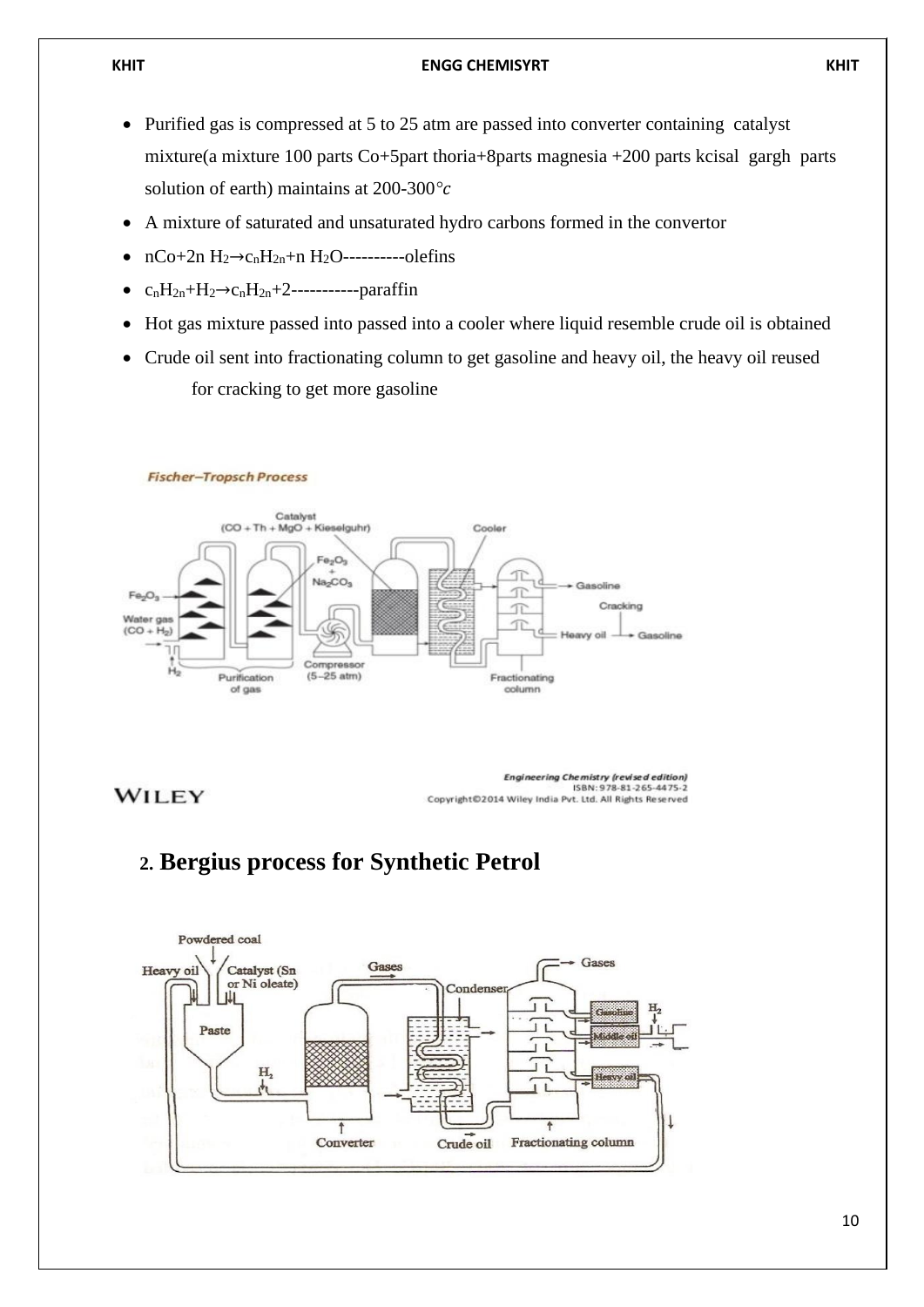- It is done by hydrogenation of coal
- low ash coal is powdered and mixed with catalyst (Ni) and made past by mixing with heavy oil
- The paste mixed with  $H_{2\text{ gas}}$  and then sent through the converter which is maintained at 350-500*°* and 200-250*°*
- The combustion of  $H_2$  with carbon coal to give hydrocarbon gases where liquid resembling the crude oil
- The gases coming out the convertor to pass the fractionating column where gasoline is obtained along with middle oil and heavy oil obtained.
- Middle oil and heavy oil are undergone by hydrogenation to give gasoline and heavy oil fraction as recycled to make as paste with coal powder

# **Internal combustion Engine properties:**

# **1. Knocking 2.antiknocking 3.octane number 4.cetane number**

## **Knocking:**

- Knocking is un desirable properties of internal combustion engine
- When compression ratio is exceed then the normal way (to increase the rate of oxidation)
- By the result of to raise the temperature that causes for combustion of fuel before touch the spark ignition
- So that flame (combustion) leads to irregularly. randomly or, un uniformly thereby there is rattle sound generated the inside cylinder which is called knocking.
- Due to this property to reduce the piston life and damage the cylinder , more consumption of fuel,
- This is mainly cause, to use the straight chain hydro carbon in petrol (chemical structure of hydro carbons)

### **Preventing the knock:**

- 1. Good quality of fuel with higher octane number 2.by adding anti knocking reagents
- 3. by the retarding sparkplug ignition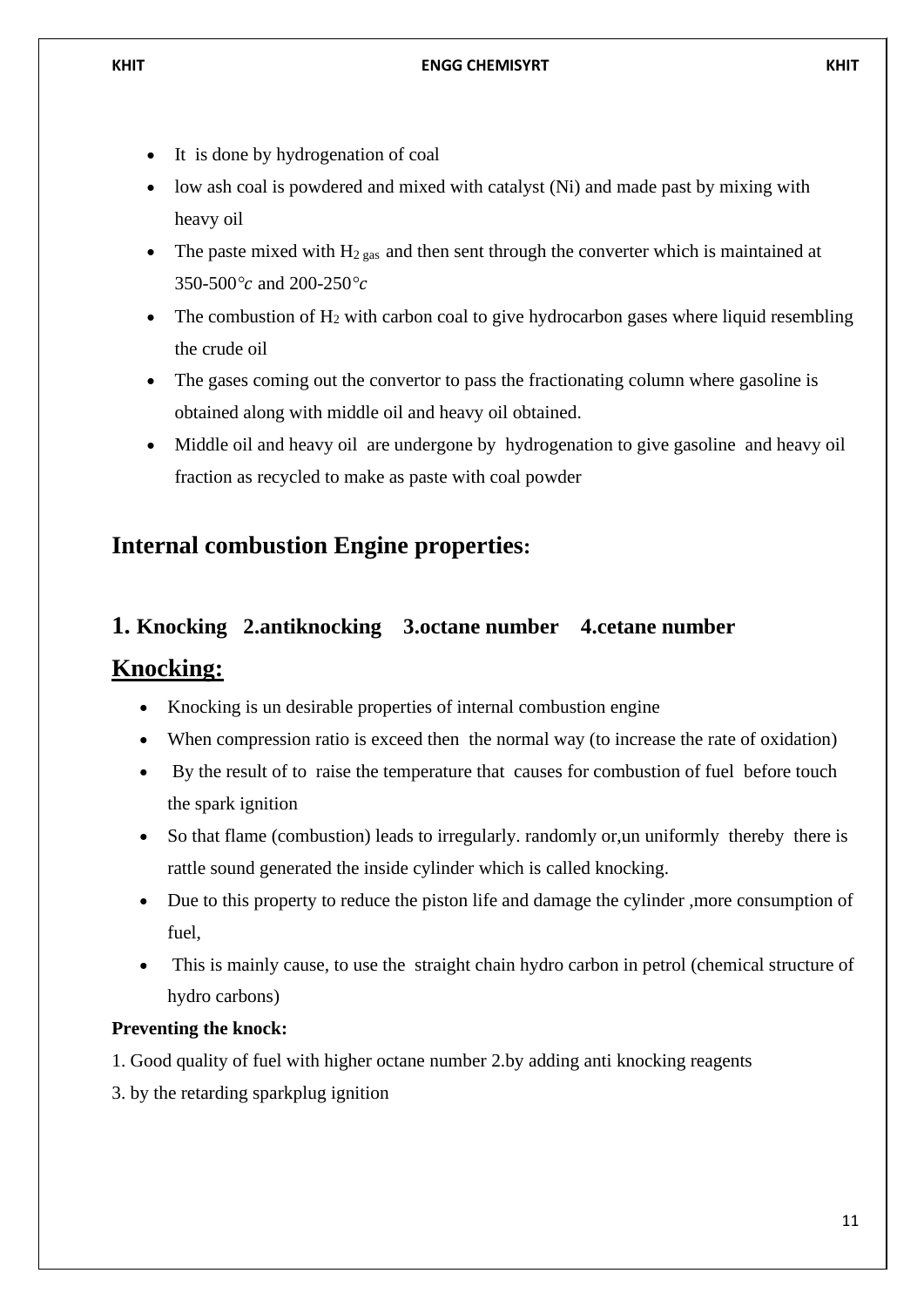## **Octane number:**

- It is to be decided the quality of petrol it is introduced by edger he has to prove taken two components in gasoline
- n heptane → **CH3-CH2-CH2-CH2-CH2-CH2-CH3 ( It shows 100% knocking (octane number=0**)





(It shows 0% knocking (octane number=100)

## **Octane number: Percentage of iso octane in mixture of isooctane+ heptanes**

Octane Number =  $80$  means  $80\%$  iso Octane and 20% n heptane The given fuel % n heptane - shows knocking % iso octane- shows octane number

## **Anti knocking reagents:**

- Anti knocking reagents are added to straight chain hydro carbon petrol, which converts into branched chain hydro carbons there by knocking is reduced
- Petro anti knocking reagents are anti knocking reagents are  $-(C_2H_5)_4Pb$  tetra ethyl lead
- $(C_2H_5)_4Pb$  dissociate to give  $C_2H_5$  and  $Pb^2$  radicals
- $C_2H_5$  able to attack the straight chain hydro carbon to converts into branched chain carbon
- During this process  $pb^{+2}$  is left over, which is poisoned and can be eliminated it by adding of  $C_2H_5Br$
- C<sub>2</sub>H<sub>5</sub>Br is dissociated to give C<sub>2</sub>H<sub>5</sub> +Br<sup>-</sup> of the Br<sup>-</sup> reacts with pb to give pbBr<sub>2</sub> volatile

# **Cetane number:**

It is to be decided that the quality of diesel when diesel oil contain the branched chain hydro carbon shows knocking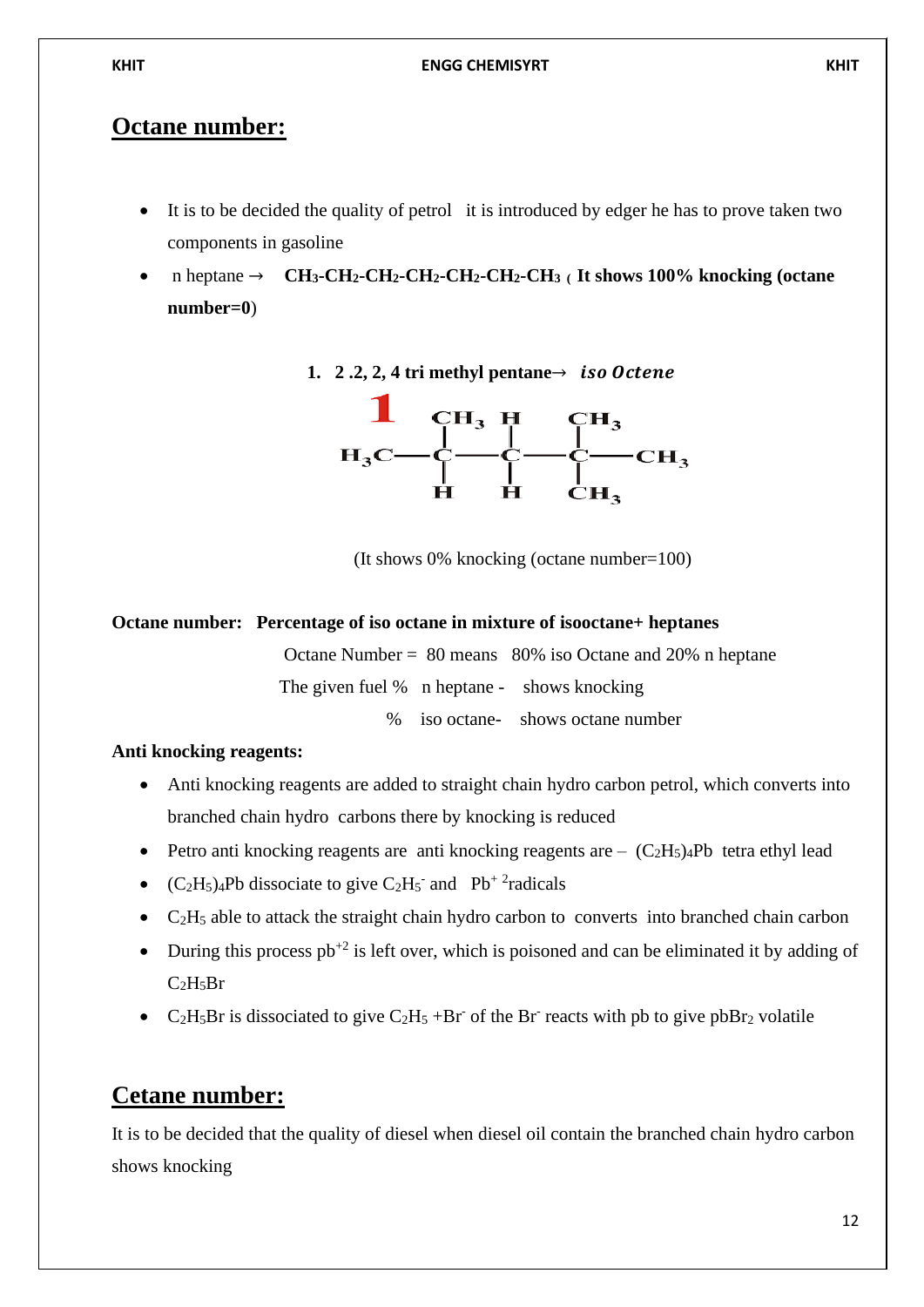#### **Disel Knocking:**

If branched or cyclic hydro carbon chain present in diesel (**2 methyl naphthalene)** it gives bad knocking but it contain straight chain hydrocarbon (**CH2-(CH2)14-CH2 )** does not exhibit the knock.

It is explained by use of the following compounds

Cetane – **CH<sub>2</sub>-(CH<sub>2</sub>)14-CH<sub>2</sub>** Hexadecchane 2 methyl naphthalene



Cetane number= % **of cetane in mixture of cetane+2 methyl naphthalene** Ex: cetane number 60 means - 60% cetane 40 % 2 methyl naphalene It gives 40% knocking

#### **Anti knocking reagents for diesel:**

Anti knocking reagents like  $CH_3$ -CO-CH<sub>3</sub>,  $C_2H_5N_0$  are added to diesel which contain cyclic structure are opened ring by ant knocking reagents to converts into straight chain hydrocarbon to reduce the knocking

# **Natural gas:**

Natural gas primarily methane gas It is fossil fuel. it is two type:

1. Dry or lean gas: the natural gas contain  $CH_4$  lower hydrogen carbons like  $C_2H_6$ ,  $C_3H_8$ etc---

2. Wet or reign gas: natural gas contain CH4 higher hydro carbons present

### **Natural gas composition:**

It consists of 70 to 90%- CH<sub>4</sub>, 5-10% ethane, 3-1 % H<sub>2</sub> and react of Co and C<sub>O2</sub> its calorific value 12000-14000 kcal/m

### **Uses:**

1. Used as a domestic fuel, raw material in carbon block manufacture

- 2.It is used for manufacturing different synthetic chemicals
- 3. It is used in preparation of compressed natural gas
- 4. Due to less in preparation it is good substitute for petrol and diesel

### **L.P.G : (LIQUID FIELD PETROLEUM GAS)**

1. The main components of l PG gas are n butane ,isobutene ,butylenes, and propane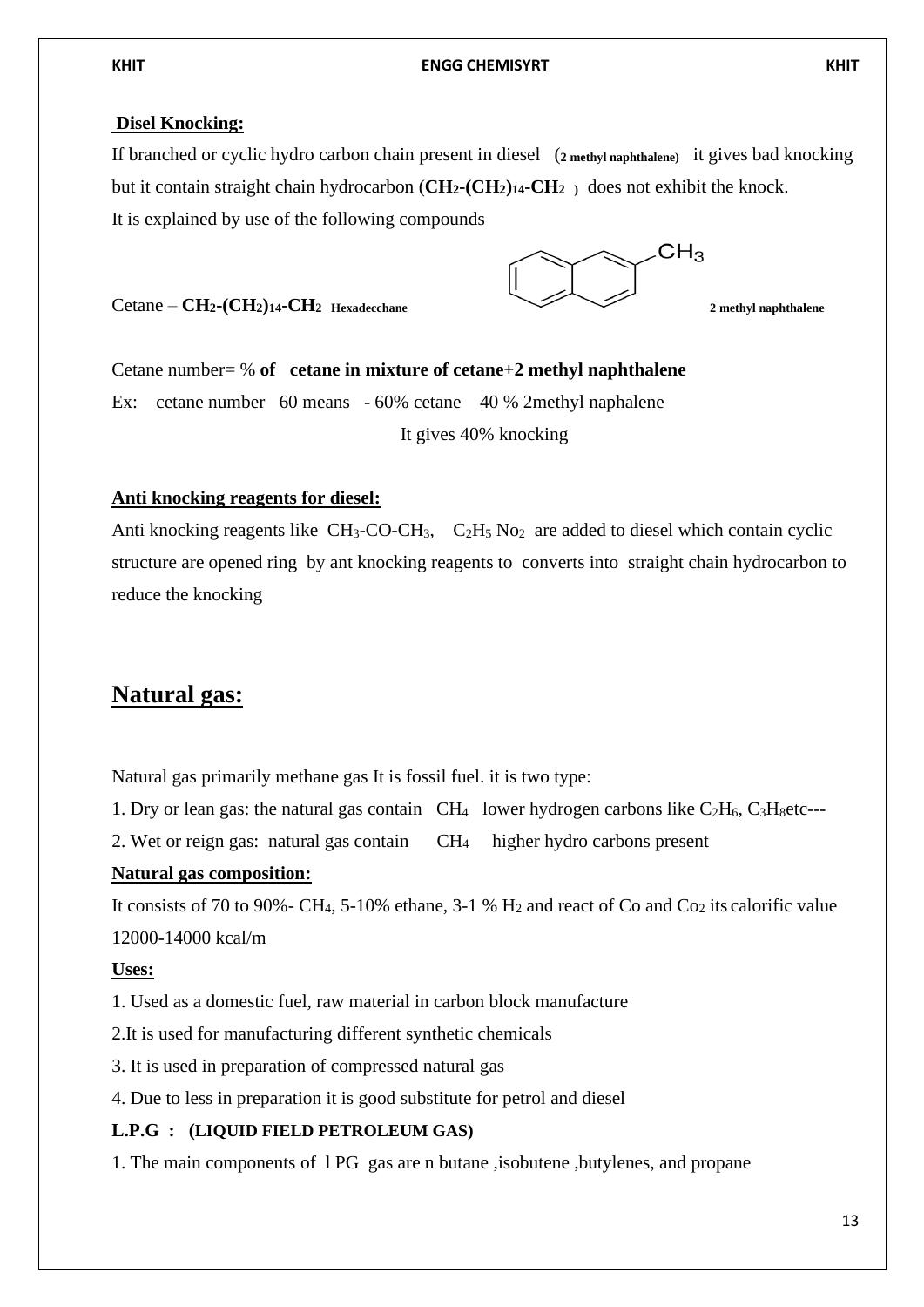2. The gas can be compressed under pressure in container and sold trade flames like Indian, hp, bharat gas etc---

3. The gas is obtained from natural gas or as a by product in refineries during cracking of heavy petroleum product

4.its calorific value  $-27000$  kcal/m<sup>3</sup>

## **Advantages of LPG**

1. LPG is used as domestic fuel and as fuel for internal combustion engine

2.it is used in hydrolysis process

3.LPG is used in industries as welding annealing ,cutting cl-

## **C.N.G (compressed natural gas):**

1. When natural gas (CH<sub>4</sub>) is compressed at high pressure (1000 atm) or cooled to -160 $\degree$ c it is converted in CNG

2.it is stored in cylinder made of steel

3.it is now replacing gasoline (petrol) as it releases less pollutants during combustion c.n.g vehicles are used to reduce the pollution

## **Advantages:**

1. Due to high of ignition CNG is better than petrol and diesel

2.It releases least pollutants like Co and un burnt hydro carbons

- 3. Operating cost of CNG is less, and easily stored
- 4. It undergo regular combustion

# **ANLYSIS OF FLUE GASES BY ORSAT,S APPARATUS:**



Flue gas analysis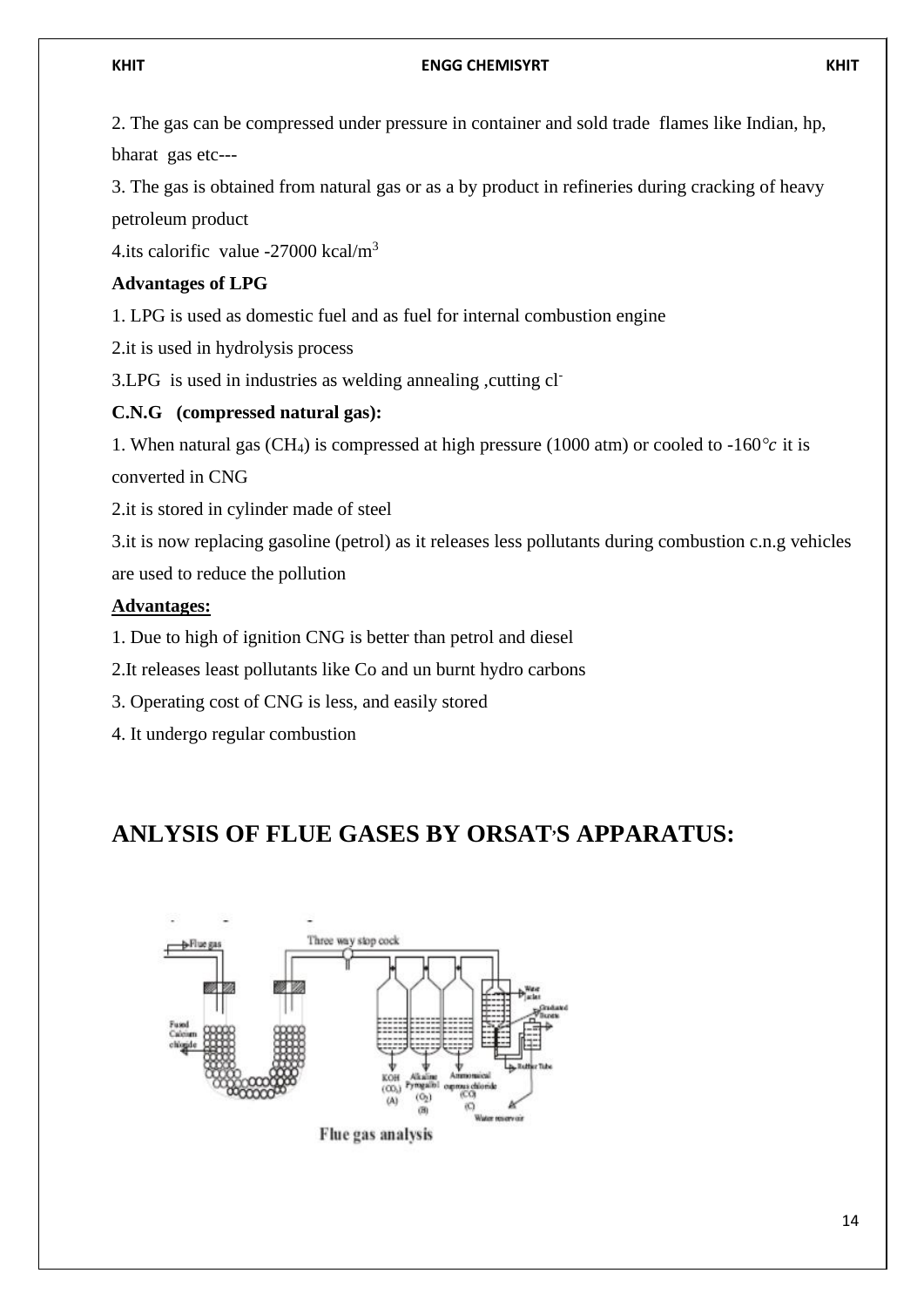- Flue gases is mixture of **CO2 CO, O<sup>2</sup>** exhausted from combustion chamber
- Analysis of flue gases the idea about complete or incomplete combustion process
- After combustion gases coming out **CO2 CO O<sup>2</sup>** these are called flue gases
- in the case of **complete combustion** to evolve the Co2 gas, If **incomplete combustion** to evolve the Co will be more due to insufficient  $o^2$ . Excess oxygen supply to evolve the xygen , it means more oxygen is supplied for combustion
- Orsat's apparatus is used for the flue gas analysis
- the apparatus has measuring with water jacket there are 3 absorption bulbs fitted with stop clocks and connections to measuring burette
- the bulbs are connected to **u** tube glass wool and fused cacl<sub>2</sub> which is to avoid incoming smoke particles to come in water jacket maintenance constant temperature in burette out of three bulbs
- first Bulb has koH solution which is absorbed the  $Co<sub>2</sub>$  in flue gases,
- The second bulb has alkaline pyrogallic acid which absorbs  $\mathbf{O}_2$  and also absorb(  $\mathbf{CO}_2$  if present)
- Third bulb has amonical Cucl<sub>2</sub> acid it can absorb  $CO$  and ( $O_2$ , $Co_2$  if present)
- . After each absorption in three bulbs the gas is sent from burette and the volume of gas is measured at room temperature the decrease in volume after each absorption corresponds to the volume **CO2 CO, O<sup>2</sup>** in three bulbs the quantitative analysis of flue gas observed is made gas chromatography
- 12. The gas remaining in tube burette after absorption **Co2 Co , O<sup>2</sup>** is taken as N2, knocking the volume of gases observed and the volume of original gases ,There % can be calculated.

% of the gas in the bulb  $\Rightarrow$  g= a / mv  $\times$ 100.

- a. Where a=amount of the gas in the bulb. m=mass of the gas in the bulb.
- b. V=total volume of the gas in the bulb.